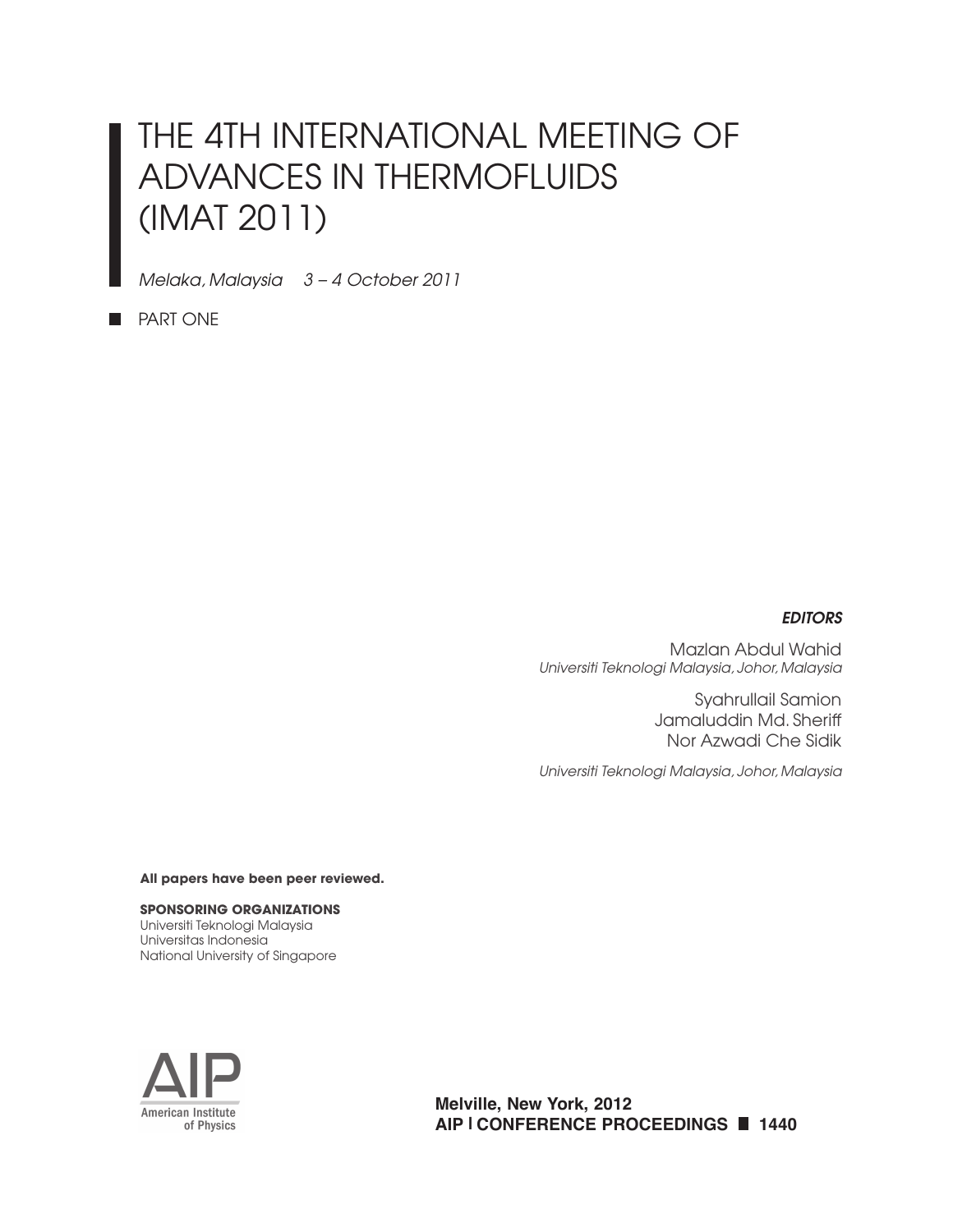#### **Editors**

Mazlan Abdul Wahid High Speed Reacting Flow Laboratory Department of Thermofluids Faculty of Mechanical Engineering Universiti Teknologi Malaysia 81310 UTM Skudai, Johor Malaysia

**E-mail:** mazlan@fkm.utm.my

Syahrullail Samion Jamaluddin Md. Sheriff Nor Azwadi Che Sidik

Department of Thermofluids Faculty of Mechanical Engineering Universiti Teknologi Malaysia 81310 UTM Skudai, Johor Malaysia

**E-mail:** syahruls@fkm.utm.my jamal@fkm.utm.my azwadi@fkm.utm.my

Authorization to photocopy items for internal or personal use, beyond the free copying permitted under the 1978 U.S. Copyright Law (see statement below), is granted by the American Institute of Physics for users registered with the Copyright Clearance Center (CCC) Transactional Reporting Service, provided that the base fee of \$30.00 per copy is paid directly to CCC, 222 Rosewood Drive, Danvers, MA 01923, USA: http://www.copyright.com. For those organizations that have been granted a photocopy license by CCC, a separate system of payment has been arranged. The fee code for users of the Transactional Reporting Services is: 978-0-7354-1033-6/12/\$30.00

© 2012 American Institute of Physics

No claim is made to original U.S. Government works.

Permission is granted to quote from the AIP Conference Proceedings with the customary acknowledgment of the source. Republication of an article or portions thereof (e.g., extensive excerpts, figures, tables, etc.) in original form or in translation, as well as other types of reuse (e.g., in course packs) require formal permission from AIP and may be subject to fees. As a courtesy, the author of the original proceedings article should be informed of any request for republication/reuse. Permission may be obtained online using RightsLink. Locate the article online at http://proceedings.aip.org, then simply click on the RightsLink icon/"Permissions/Reprints" link found in the article abstract. You may also address requests to: AIP Office of Rights and Permissions, Suite 1NO1, 2 Huntington Quadrangle, Melville, NY 11747-4502, USA; Fax: 516-576-2450; Tel.: 516-576-2268; E-mail: rights@aip.org.

L.C. Catalog Card No. 2012932163 ISBN 978-0-7354-1033-6 (Part One)"Qtki kpcn'Rtkpv+ ISBN 978-0-7354-1032-9 (Two volume set)<sup>19</sup>Qtki kpcnRtkpv+ ISSN 0094-243X Printed in the United States of America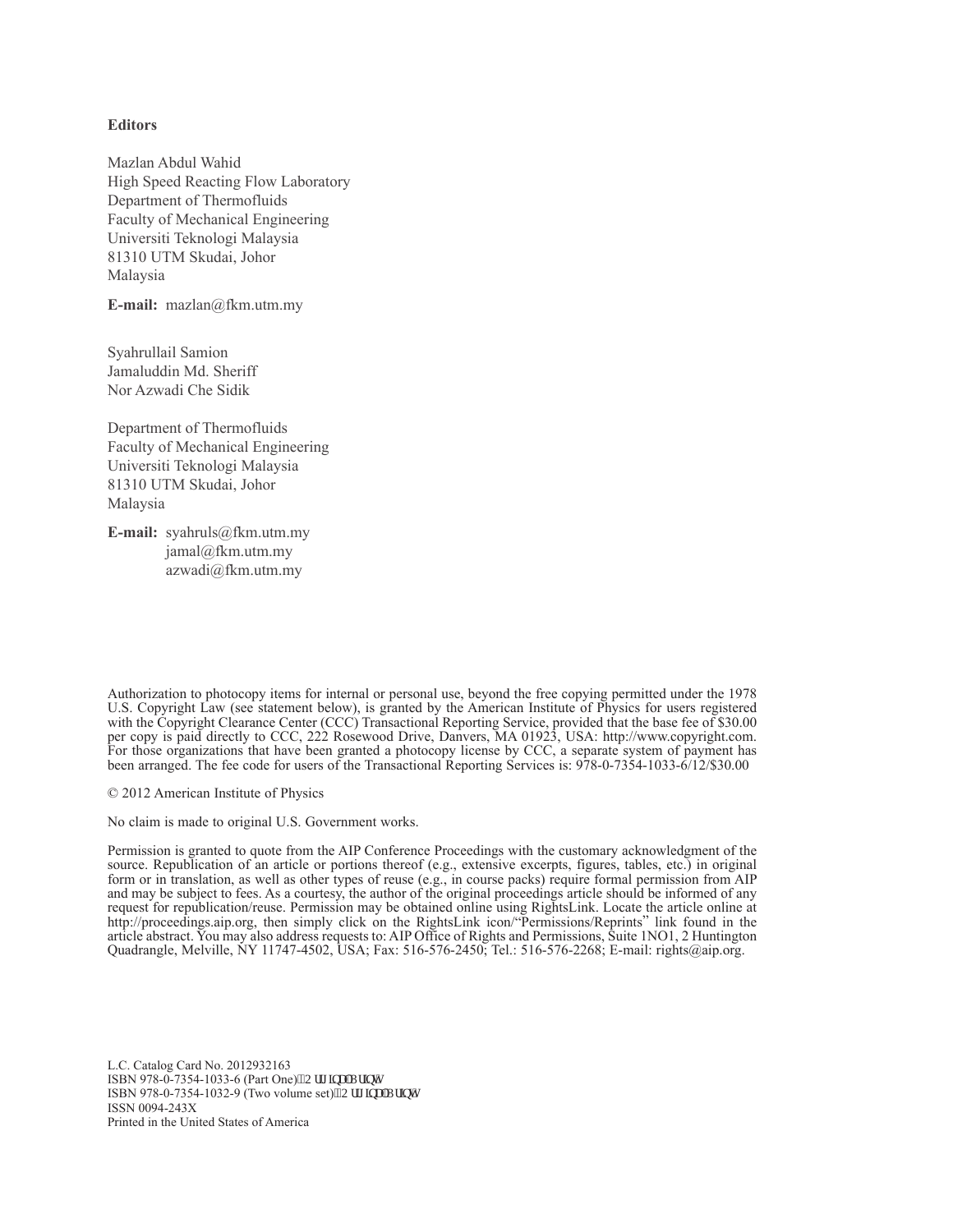#### *AIP Conference Proceedings***, Volume 1440 The 4th International Meeting of Advances in Thermofluids (IMAT 2011)**

### **Table of Contents**

| Preface: The 4th International Meeting of Advances in Thermofluids (IMAT 2011)                                                       |    |
|--------------------------------------------------------------------------------------------------------------------------------------|----|
| Mazlan A. Wahid, Syahrullail Samion, Jamaluddin Md. Sheriff, and Nor Azwadi Che Sidik                                                | 3  |
| <b>Committees</b>                                                                                                                    | 5  |
| <b>KEYNOTE LECTURES</b>                                                                                                              |    |
| Thermoacoustic engines and refrigerators                                                                                             |    |
| Steven L. Garrett                                                                                                                    | 9  |
| Biomass energy: Sustainable solution for greenhouse gas emission<br>A. K. M. Sadrul Islam and M. Ahiduzzaman                         | 23 |
| Atomization of a liquid jet in a crossflow<br>Nasser Ashgriz                                                                         | 33 |
| <b>SESSION PRESENTATIONS</b>                                                                                                         |    |
| Analysis of bouyancy-aided convection heat transfer from horizontal cylinder at low Reynolds                                         |    |
| number<br>Mohd Hazmil Syahidy Abdol Azis and Nor Azwadi Che Sidik                                                                    | 49 |
| Cooling of a rectangular microchannel heat sink with ammonia gas<br>Ahmed Mohammed Adham, Normah Mohd-Ghazali, and Robiah Ahmad      | 57 |
| Numerical prediction on the dispersion of pollutant particles<br>Kahar Osman, Zairi Ali, S. Ubaidullah, and M. N. Zahid              | 65 |
| Thermal stresses in the wall of pipes caused by periodic change of temperature of medium fluid<br>Gholamali Atefi and Hamid Mahmoudi | 72 |
| Reacting shock waves characteristics for biogas compared to other gaseous fuel<br>M. A. Wahid and Haffis Ujir                        | 90 |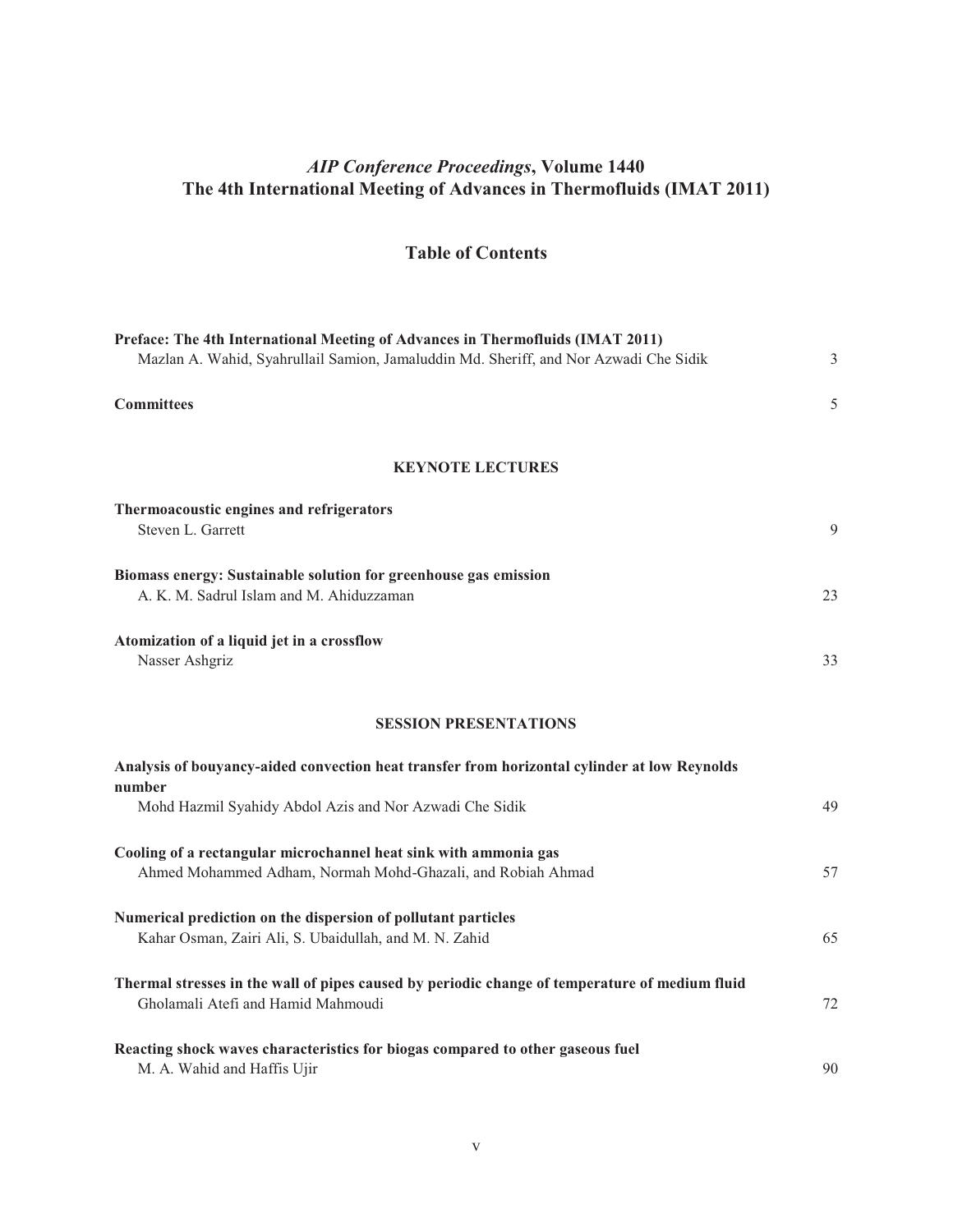| Advances in aluminum powder usage as an energetic material and applications for rocket           |     |
|--------------------------------------------------------------------------------------------------|-----|
| propellant<br>S. Sadeghipour, J. Ghaderian, and M. A. Wahid                                      | 100 |
|                                                                                                  |     |
| Characterisation of aerosol combustible mixtures generated using condensation process            |     |
| Aminuddin Saat, Nilabza Dutta, and Mazlan A. Wahid                                               | 109 |
|                                                                                                  |     |
| Development of vapor pressure in FR4-copper composite material during solder reflow process      |     |
| Nazri Kamsah, Mohd Nasir Tamin, Haslinda Mohamed Kamar, Hidayatunnur Lahuri,                     |     |
| and Amir Nur Rashid Wagiman                                                                      | 116 |
|                                                                                                  |     |
| Effect of orifice diameter on characteristics of hollow cone swirl spray emanating from simplex  |     |
| nozzles                                                                                          |     |
| A. Hussein, M. Hafiz, Helmi R., W. Wisnoe, and M. Jasmi                                          | 124 |
|                                                                                                  |     |
| The effect of flow recirculation on abdominal aortic aneurysm                                    |     |
| Ishkrizat Taib, Shahrin Hisham Amirnordin, Rais Hanizam Madon, Norrizal Mustafa,                 |     |
| and Kahar Osman                                                                                  | 130 |
|                                                                                                  |     |
| The use of least squares methods in functional optimization of energy use prediction models      |     |
| Raed I. Bourisli, Basma S. Al-Shammeri, and Adnan A. AlAnzi                                      | 136 |
|                                                                                                  |     |
| Wall Y+ approach for dealing with turbulent flow through a constant area duct                    |     |
| Isha Shukla, Swapnil S. Tupkari, Ashok K. Raman, and A. N. Mullick                               | 144 |
|                                                                                                  |     |
| Aerodynamics of a hybrid airship                                                                 |     |
| Amelda Dianne Andan, Waqar Asrar, and Ashraf A. Omar                                             | 154 |
|                                                                                                  |     |
| Analysis of single phase flow pressure drop and heat transfer in a horizontal rifled tube        |     |
| Soo Poey Lam, Abas Abdul Wahab, Saparudin Ariffin, and Lee Woon Kiow                             | 162 |
|                                                                                                  |     |
| Comparison of cell centered and cell vertex scheme in the calculation of high speed compressible |     |
| flows<br>Syazila Rahman, Mohd. Zamri Yusoff, and Hasril Hasini                                   | 178 |
|                                                                                                  |     |
| Computational analysis of flow field around Ahmed car model passing underneath a flyover         |     |
| Md Nor Musa, Kahar Osman, and Ab Malik A. Hamat                                                  | 190 |
|                                                                                                  |     |
| Computational analysis of heat flow in computer casing                                           |     |
| C. S. Nor Azwadi, C. K. Goh, and M. Y. Afiq Witri                                                | 199 |
|                                                                                                  |     |
| Cubic interpolation profile Navier-Stokes numerical scheme for particle flow behaviour in        |     |
| triangular lid driven cavity                                                                     |     |
| M. S. Idris, C. S. Nor Azwadi, and N. M. M. Ammar                                                | 209 |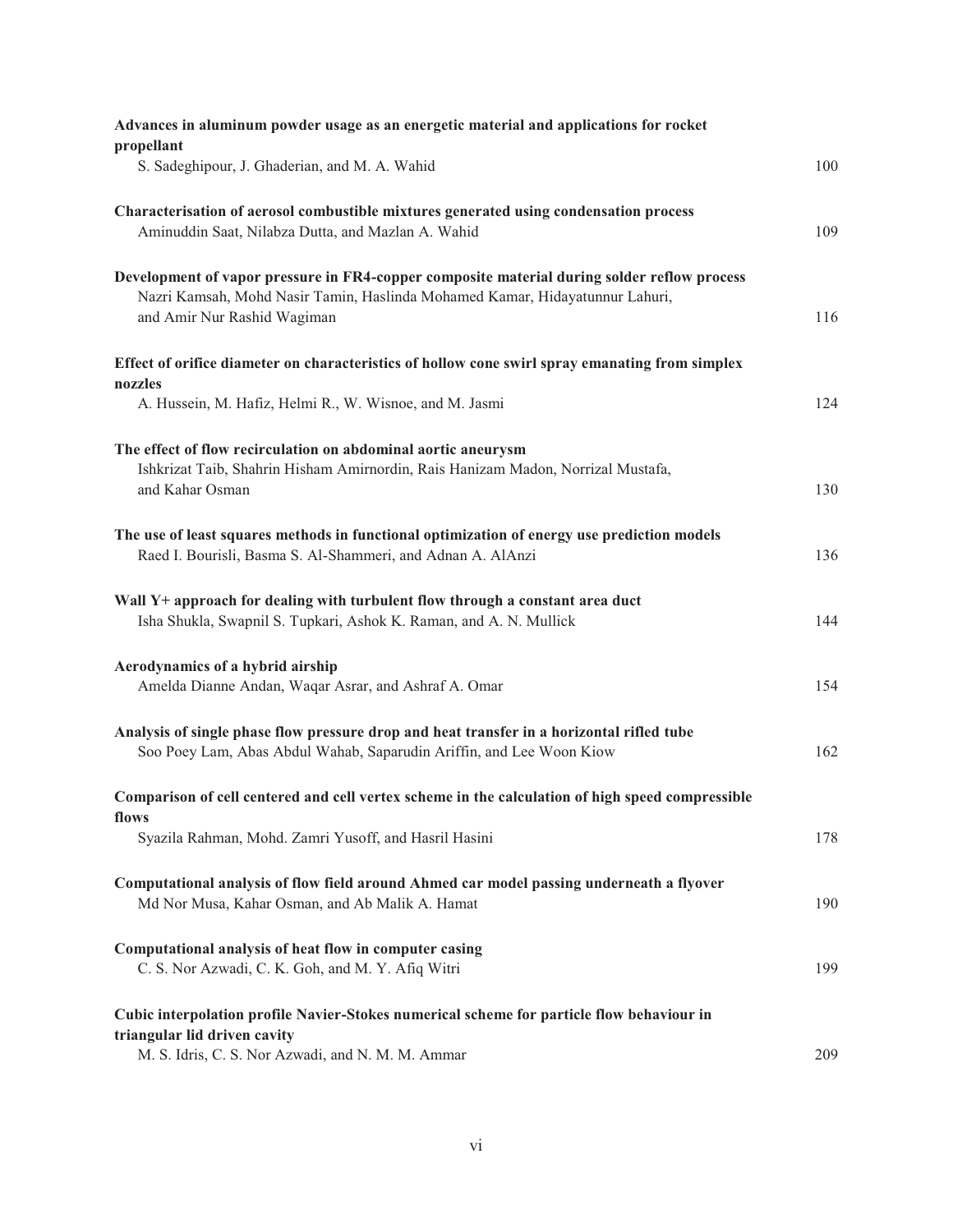| Development and validation of a correlation for exit velocity of water through OP nozzle using<br><b>CFD</b> simulation                                                                                                             |     |
|-------------------------------------------------------------------------------------------------------------------------------------------------------------------------------------------------------------------------------------|-----|
| Jeetendra Kumar Singh and Chris Peterson                                                                                                                                                                                            | 216 |
| Experimental study the effect of speeds in wear using fourball tribotester<br>Tiong Chiong Ing, A. K. Mohammed Rafiq, Y. J. Wira, and S. Syahrullail                                                                                | 226 |
| Experimental study on temperature profile of fixed – bed gasification of oil-palm fronds<br>Samson M. Atnaw, Shaharin A. Sulaiman, and M. Nazmi Z. Moni                                                                             | 233 |
| Free convection in square cavity driven by discrete three source-sink pairs on one sidewall<br>Mohd Irwan Mohd Azmi, Nor Azwadi Che Sidik, Fudhail Abd. Munir, Suhaimi Misha,<br>Nazri Md Daud, Nadlene Razali, and Idris Mat Sahat | 242 |
| Assessment of thermal comfort in a naturally ventilated residential terrace house<br>Haslinda Mohamed Kamar, Nazri Kamsah, Masine Md. Tap, and Khairul Amry Mohd Salimin                                                            | 247 |
| Heat transfer study in oil channels of a transformer ODAF cooling system based on numerical<br>modeling<br>Sina Salari, M. Reza Noasrolahzadeh, Azadeh Parsimoghadam, and Mostafa Khalilikhah                                       | 255 |
| Manipulation of operating configuration of cool air supply in buildings for reduction of cooling<br>energy<br>Shaharin A. Sulaiman, Mohd Syazwan Ab Rashid, and Ahmad Hadi Hassan                                                   | 261 |
| Analysis of partially textured slider and journal bearing<br>T. V. V. L. N. Rao, A. M. A. Rani, T. Nagarajan, and F. M. Hashim                                                                                                      | 273 |
| A full three dimensional Navier-Stokes numerical simulation of flow field inside a power plant<br>Kaplan turbine using some model test turbine hill chart points<br>S. M. Hosseinalipour, A. Raja, and S. Hajikhani                 | 285 |
| Computational fluid dynamics based aerodynamic optimization of the wind tunnel primary<br>nozzle<br>Kolář Jan and Dvořák Václav                                                                                                     | 293 |
| Fatigue life calculation of desuperheater for solving pipe cracking issue using finite element<br>method (FEM) software                                                                                                             |     |
| Aravinda Kumar, Jeetendra Kumar Singh, and K. Mohan                                                                                                                                                                                 | 300 |
| Modelling of diesel engine fuelled with biodiesel using engine simulation software<br>Mohd Farid Muhamad Said, Mazlan Said, and Azhar Abdul Aziz                                                                                    | 307 |
| Numerical study of cross flow fan performance in an indoor air conditioning unit<br>New Mei Yet, Vijay R. Raghavan, and W. M. Chinc                                                                                                 | 314 |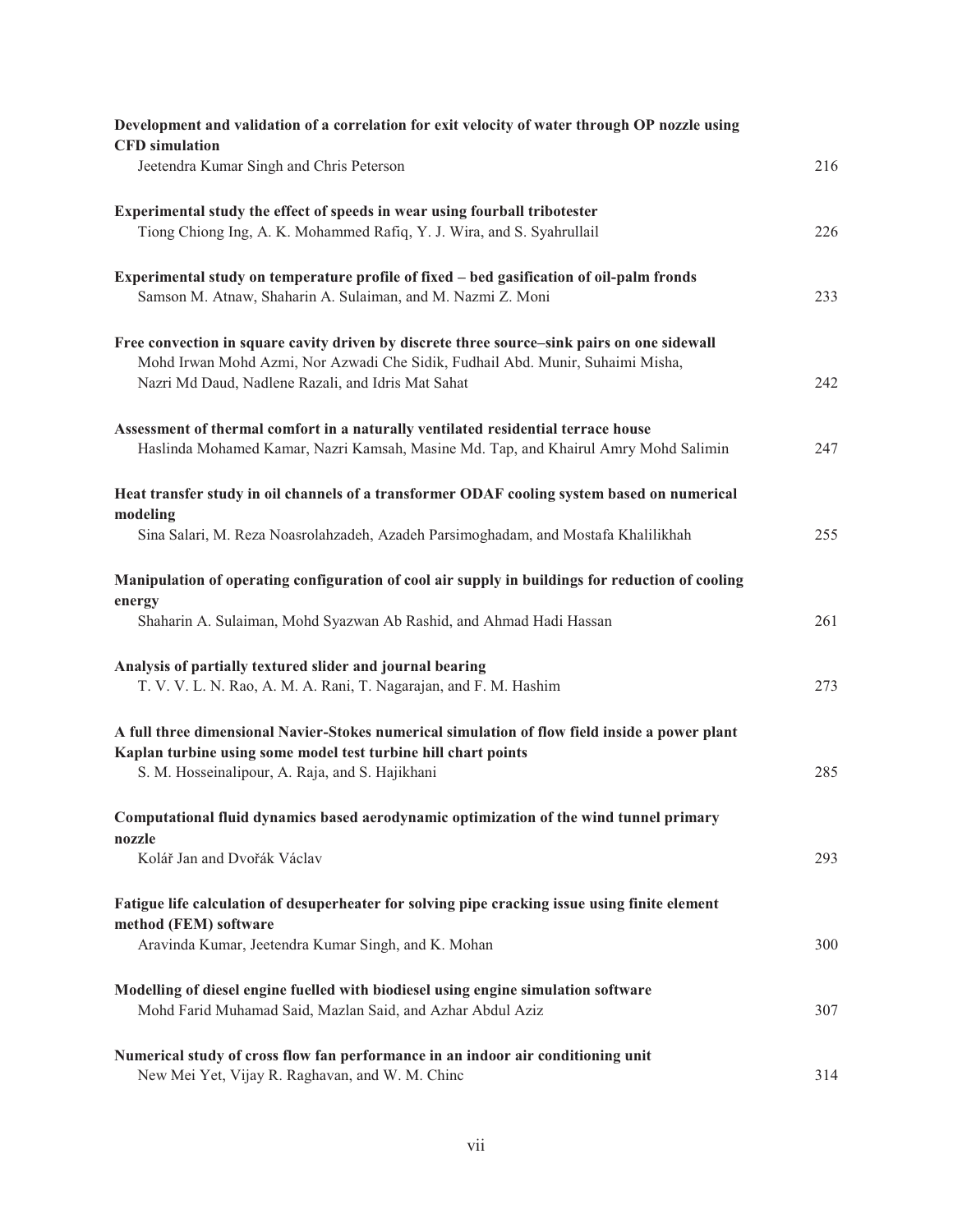| A study about the split drag flaps deflections to directional motion of UiTM's blended wing body<br>aircraft based on computational fluid dynamics simulation<br>Firdaus Mohamad, Wirachman Wisnoe, Rizal E. M. Nasir, and Wahyu Kuntjoro | 324 |
|-------------------------------------------------------------------------------------------------------------------------------------------------------------------------------------------------------------------------------------------|-----|
| High speed flow characteristics in gun tunnel<br>Diyar I. Ahmed, M. Z. Yusoff, Al-Falahi Amir, and S. Kasolang                                                                                                                            | 330 |
| New empirical correlations for sizing adiabatic capillary tubes in refrigeration systems<br>S. Shodiya, A. A. Aahar, N. Henry, and A. N. Darus                                                                                            | 341 |
| Simulation on effects of porosity pattern arrangement of porous media during drying<br>Almon Chai and Anatoli Vakhguelt                                                                                                                   | 356 |
| Study on a two-evaporator system for humidity control<br>Chan Kar Fye, Vijay R. Raghavan, and Chin Wai Meng                                                                                                                               | 361 |
| The density ratio effects on the motion of a three-dimensional drop in Poiseuille flow at finite<br><b>Reynolds numbers</b>                                                                                                               |     |
| Morteza Bayareh                                                                                                                                                                                                                           | 370 |
| Thermal stresses investigation of a gas turbine blade<br>S. Gowreesh, V. K. Pravin, K. Rajagopal, and P. H. Veena                                                                                                                         | 374 |
| Comparison of eddy dissipation model and presumed probability density function model for<br>temperature prediction in a non-premixed turbulent methane flame<br>Behzad Rohani, M. A. Wahid, Mohsin Mohd Sies, and Khalid M. Saqr          | 384 |
| An analysis of a viscous dissipation flow<br>J. Sheela-Francisca and C. P. Tso                                                                                                                                                            | 392 |
| Highly-resolved large eddy simulation of the nonreacting flow in an asymmetric vortex                                                                                                                                                     |     |
| combustor<br>Khalid M. Saqr, M. A. Wahid, and Mohsin M. Sies                                                                                                                                                                              | 400 |
| Improving the efficiency of micronozzle by heated sidewalls<br>Amar Hasan Hameed, Raed Kafafy, Waqar Asrar, and Moumen Idres                                                                                                              | 409 |
| Influence of fuel injector position of port-fuel injection retrofit-kit to the performances of small                                                                                                                                      |     |
| gasoline engine<br>M. F. Hushim, A. J. Alimin, L. A. Rashid, and M. F. Chamari                                                                                                                                                            | 418 |
| Exhaust emissions of DI diesel engine using unconventional fuels<br>Agung Sudrajad, Ismail Ali, Hazmie Hamdan, and Mohd. Herzwan Hamzah                                                                                                   | 425 |
| Study on diesel-DME spray using open-source CFD (OpenFoam)<br>Rizqon Fajar, Bambang Sugiarto, and Dody Darsono                                                                                                                            | 431 |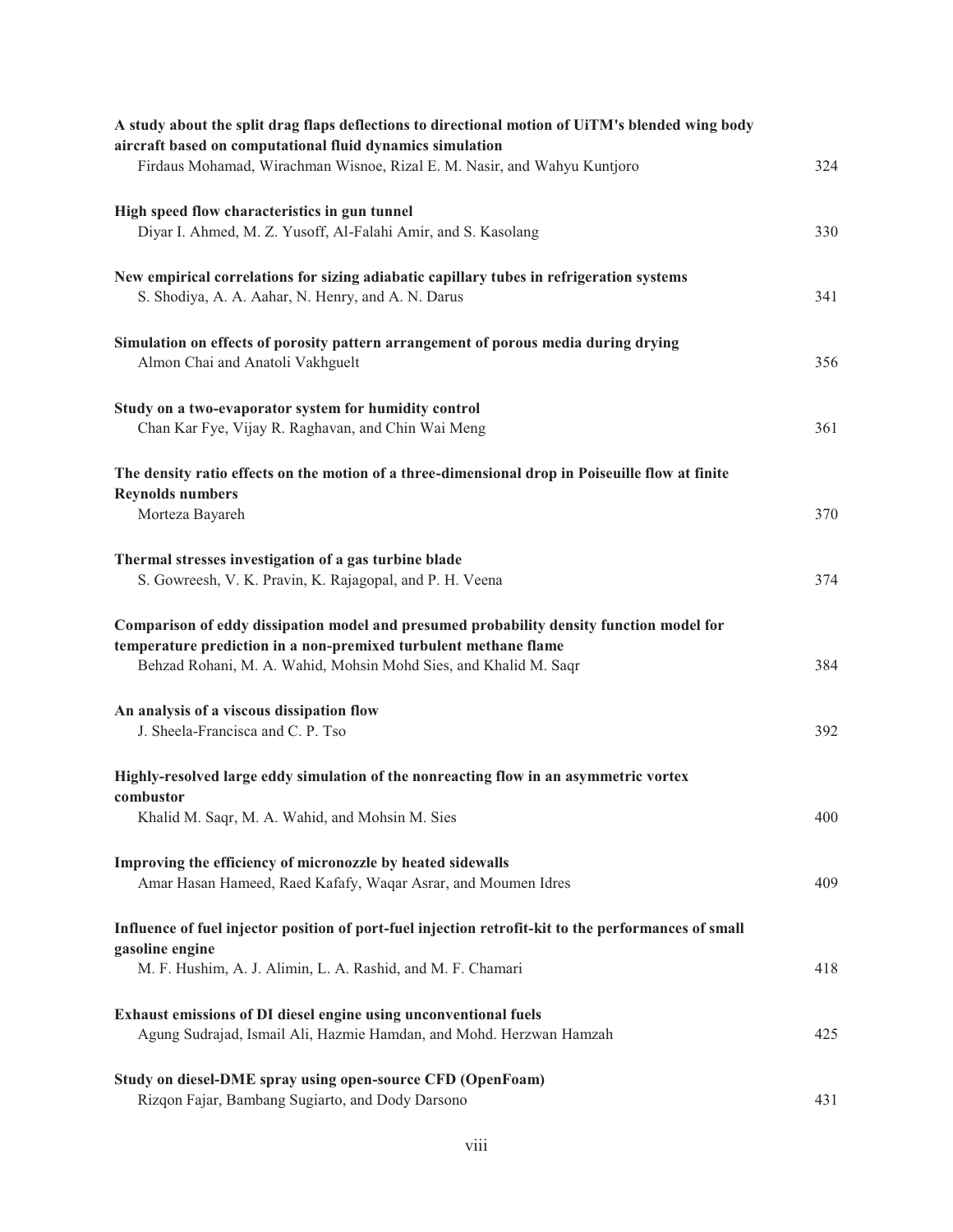| The effect of spray angles of the injector on the power of compressed natural gas direct injection<br>(CNGDI) engine                                   |     |
|--------------------------------------------------------------------------------------------------------------------------------------------------------|-----|
| Yusoff Ali, Azhari Shamsudeen, Shahrir Abdullah, and Abd Rashid Abd Aziz                                                                               | 436 |
| Aging influence on exergy destruction in an operating 320MW steam power plant<br>Sina Salari and Hamid Abroshan                                        | 444 |
| Analysis of gas flow rate variation on fluidized bed combustor<br>Adi Surjosatyo and Adhika Anindita Tama                                              | 451 |
| Analysis of water mist density profile for two nozzle interaction using image processing<br>technique                                                  |     |
| Hendar Kusnandar, Engkos Kosasih, and Yulianto S. Nugroho                                                                                              | 458 |
| Computational fluid dynamics study of wind turbine blade profiles at low Reynolds numbers for<br>various angles of attack                              |     |
| Mohamed A. Sayed, Hamdy A. Kandil, and El-Sayed I. Morgan                                                                                              | 467 |
| Effect of flux composition on mould-magnesium reaction during in-situ melting<br>Hassan Jafari, Rasoul Sadeghi, Mohd Hasbullah Idris, and Ali Ourdjini | 480 |
| Energy studies on central and variable refrigerant flow air-conditioning systems<br>H. Abdullah, S. Nitamakwuavan, and A. F. Jalaludin                 | 486 |
| Gasification and effect of gasifying temperature on syngas quality and tar generation: A short                                                         |     |
| review<br>Fiseha Mekonnen Guangul, Shaharin Anwar Sulaiman, and Vijay R. Raghavan                                                                      | 491 |
| Thermodynamic analysis of performance improvement by reheat on the CO <sub>2</sub> transcritical power<br>cycle                                        |     |
| Hanfei Tuo                                                                                                                                             | 499 |
| Wind tunnel testing of 5-bladed H-rotor wind turbine with the integration of the omni-direction-<br>guide-vane                                         |     |
| A. Fazlizan, W. T. Chong, W. Z. W. Omar, S. Mansor, Z. M. Zain, K. C. Pan, and C. S. Oon                                                               | 507 |
| Thermal analysis of Malaysian double storey housing - low/medium cost unit<br>M. G. Normah, K. Y. Lau, and S. Mohd. Yusoff                             | 513 |
| Cost benefit analysis and energy savings of using compression and absorption chillers for air<br>conditioners in hot and humid climates                |     |
| M. Shekarchian, M. Moghavvemi, F. Motasemi, and T. M. I. Mahlia                                                                                        | 521 |
| Development of thermoacoustic engine operating by waste heat from cooking stove<br>B. M. Chen, Y. A. Abakr, P. H. Riley, and D. B. Hann                | 532 |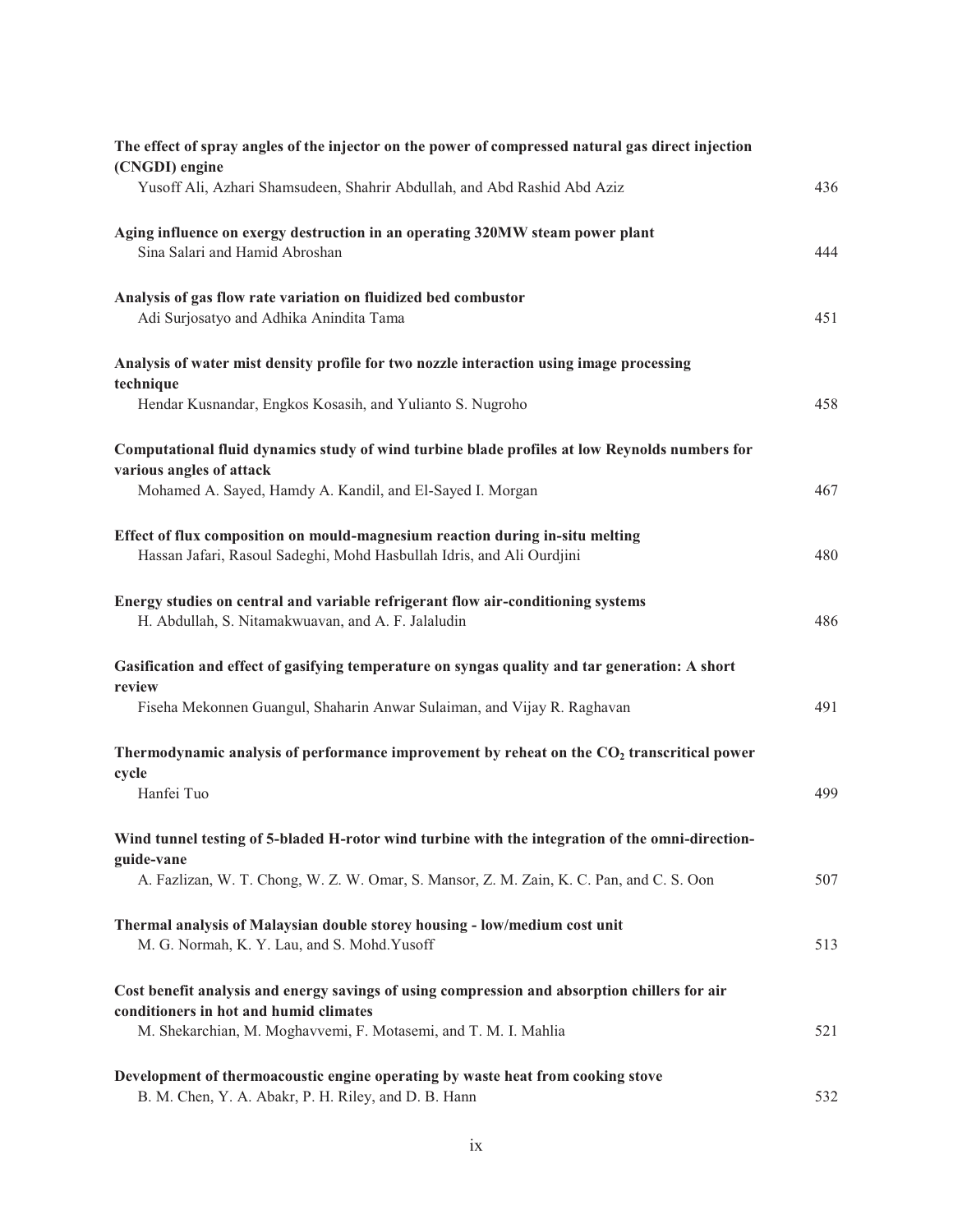| Development of CNG direct injection (CNGDI) clean fuel system for extra power in small engine<br>Yusoff Ali, Azhari Shamsudeen, Shahrir Abdullah, and Wan Mohd Faizal Wan Mahmood | 541 |
|-----------------------------------------------------------------------------------------------------------------------------------------------------------------------------------|-----|
| Economic evaluation of utilization of electro-feed water pump and turbo-feed water pump and                                                                                       |     |
| compare them in a 12.5-megawatts steam unit thermal cycle and provide the optimum solution                                                                                        |     |
| M. R. Safaiy, Y. Maghmoumi, and A. Karimipour                                                                                                                                     | 550 |
| Effect of extrusion ratio on paraffinic mineral oil lubricant in cold forward extrusion                                                                                           |     |
| S. M. Hafis, M. J.M. Ridzuan, W. N. Imaduddin Helmi, and S. Syahrullail                                                                                                           | 556 |
| Effect of palm methyl ester-diesel blends performance and emission of a single-cylinder direct-                                                                                   |     |
| injection diesel engine                                                                                                                                                           |     |
| Mazlan Said, Azhar Abdul Aziz, and Mohd Farid Muhamad Said                                                                                                                        | 562 |
| Effect of semi-circular wavy liner on performance of journal bearing                                                                                                              |     |
| Jamaluddin Md. Sheriff, Kahar Osman, and Asral                                                                                                                                    | 571 |
| A conceptual design of fouling deposit adhesiveness gauge                                                                                                                         |     |
| X. W. Tew, N. I. Khalid, N. A. Aziz, F. S. Taip, and M. S. Anuar                                                                                                                  | 578 |
| A review on spray characteristics of effervescent atomizer under various geometrical                                                                                              |     |
| parameters and operating condition                                                                                                                                                |     |
| Zulkifli Abdul Ghaffar, Ahmad Hussein Abdul Hamid, and Mohd Syazwan Firdaus Mat Rashid                                                                                            | 586 |
| An experimental investigation on spray characteristics emanating from liquid-liquid coaxial<br>swirl atomizer                                                                     |     |
| Mohd Syazwan Firdaus Mat Rashid, Ahmad Hussein Abdul Hamid, Zulkifli Abdul Ghaffar,                                                                                               |     |
| and Khairil Azizi Mohamad Zaki                                                                                                                                                    | 591 |
| Design and optimization of resistance wire electric heater for hypersonic wind tunnel                                                                                             |     |
| Khurram Rehman, Afzaal M. Malik, I. J. Khan, and Jehangir Hassan                                                                                                                  | 595 |
| Determination of correlation between backflow volume and mitral valve leaflet young modulus                                                                                       |     |
| from two dimensional echocardiogram images                                                                                                                                        |     |
| Rudiyanto P. Jong, Kahar Osman, and M. Azrul Hisham M. Adib                                                                                                                       | 604 |
| Experimental study on sintered powder wick loop heat pipe                                                                                                                         |     |
| Nandy Putra, Saputra, M. Iqbal Bimo, Ridho Irwansyah, and S. Nata Wayan                                                                                                           | 612 |
| Investigation of contact resistance for fin-tube heat exchanger by means of tube expansion                                                                                        |     |
| Yau Kar Hing, Vijay R. Raghavan, and Chin Wai Meng                                                                                                                                | 621 |
| Modeling and simulation of vortex induced vibration on the subsea riser/pipeline (GRP pipe)                                                                                       |     |
| Raja Nor Fauziah bt Raja Adli and Idris Ibrahim                                                                                                                                   | 630 |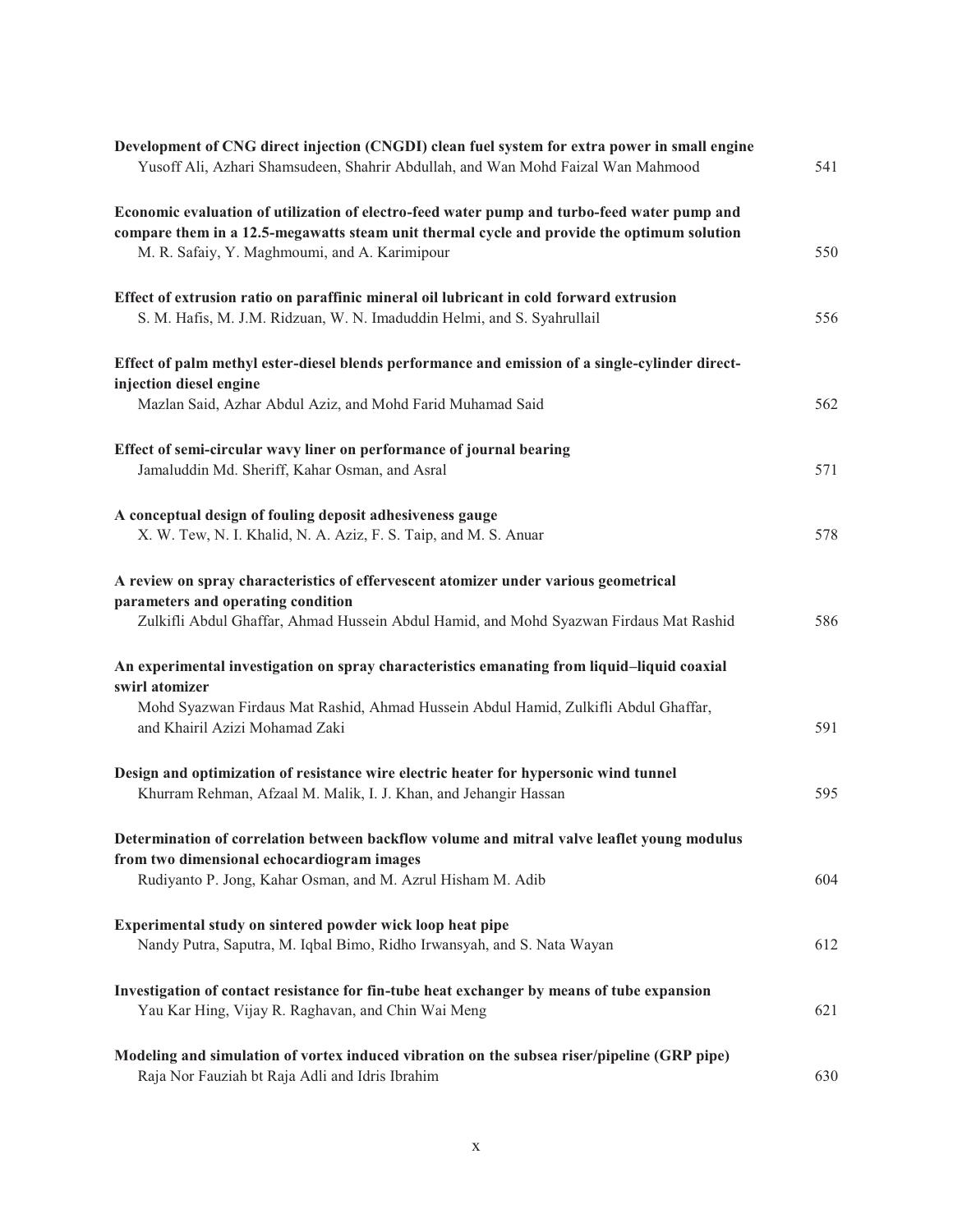| Processes in an air ejector with pulsating primary flow                                                 |     |
|---------------------------------------------------------------------------------------------------------|-----|
| Václav Dvořák and Petra Dančová                                                                         | 643 |
| Computational simulation of flow in stenotic artery using cubic interpolation profile scheme            |     |
| Nor Azwadi Che Sidik, Mehran Salehi, and Afiq Witri                                                     | 650 |
| Effects of irregular cerebrospinal fluid production rate in human brain ventricular system              |     |
| Edi Azali Hadzri, Amir Hamzah Shamsudin, Kahar Osman, Mohammed Rafiq Abdul Kadir,<br>and Azian Abd Aziz | 659 |
| Effect of anastomosis angle on hemodynamic of side-to-end radiocephalic arteriovenous fistula           |     |
| (RCAVF)                                                                                                 |     |
| Wan Anuar Wan Hassan, Kahar Osman, Mohammed Rafiq Abdul Kadir, Wan Ahmad Kamil Wan                      |     |
| Abdullah, Juhara Haron, and Mohd Zamani Ngali                                                           | 665 |
| Evaluation of the entropy consistent euler flux on 1D and 2D test problems                              |     |
| Nur Khairunnisa Hanisah Roslan and Farzad Ismail                                                        | 671 |

### **PART TWO**

## **SESSION PRESENTATIONS (CONTINUED)**

| Extension of SMAC scheme for variable density flows under strong temperature gradient                                                  |     |
|----------------------------------------------------------------------------------------------------------------------------------------|-----|
| S. F. Anwer, H. Naushad Khan, S. Sanghi, A. Ahmad, and S. M. Yahya                                                                     | 683 |
| Flow modeling of actual human nasal cavity for various breathing conditions                                                            |     |
| Nur Hazwani Mokhtar, Muhammad Syauki Yaakob, Kahar Osman, Mohammed Rafiq Abdul                                                         |     |
| Kadir, Wan Kamil Wan Abdullah, and Juhara Haron                                                                                        | 692 |
| Investigation on aerodynamic characteristics of baseline-II E-2 blended wing-body aircraft with<br>canard via computational simulation |     |
| Rizal E. M. Nasir, Zurriati Ali, Wahyu Kuntjoro, and Wirachman Wisnoe                                                                  | 700 |
| Minimum volume fraction of vapor for liquid-vapor interphase transfer of flow boiling in<br>microchannel                               |     |
| Jen Haw Chong, Kok-Cheong Wong, and Yousif Abdalla Abakr                                                                               | 707 |
| Numerical analysis of natural convection in porous media using constrained interpolated profile<br>method                              |     |
| H. Azmi and C. S. Nor Azwadi                                                                                                           | 716 |
| Numerical investigation of turbulence mixed convection heat transfer of water and drilling mud                                         |     |
| inside a square enclosure by finite volume method                                                                                      |     |
| M. R. Safaiy, Y. Maghmoumi, and A. Karimipour                                                                                          | 732 |

M. R. Safaiy, Y. Maghmoumi, and A. Karimipour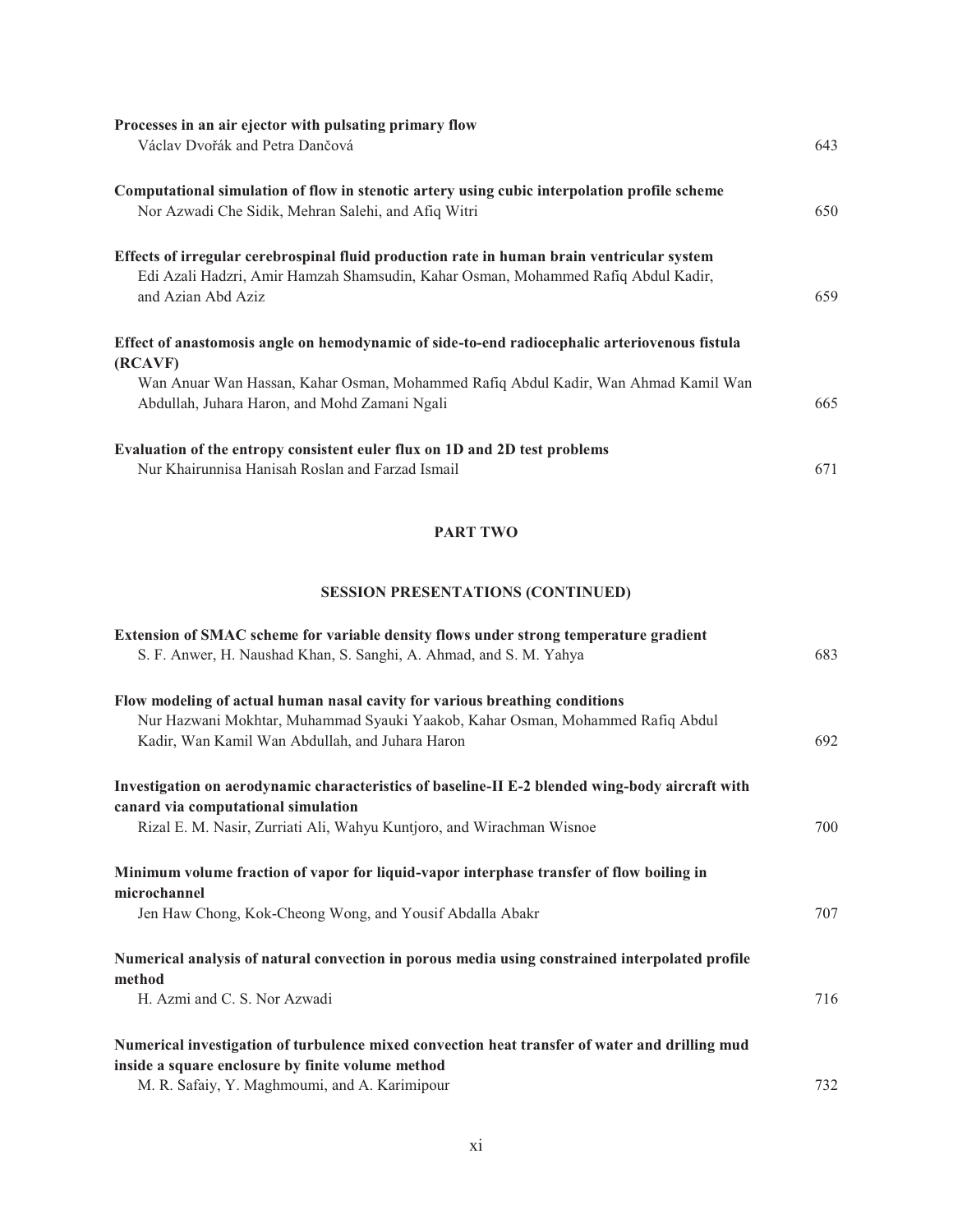| M. R. Alizadeh, A. A. Dehghan, and M. Khoshab<br>740<br>Parametric study on hydromagnetic flow and heat/mass transfer past a semi-infinite inclined<br>plate in the presence of variable thermal conductivity and reactive index: A group theory<br>approach<br>Md. Jashim Uddin, M. A. A. Hamad, M. Ferdows, and A. I. Md. Ismail<br>754<br>Preliminary studies of airflow around vehicle front windscreen<br>Fudhail Abdul Munir, Nur Rashid Mat Nuri@Md Din, Mohd Irwan Mohd Azmi, Mohd Azli<br>Salim, and Mohd Yazid Hasnan<br>769<br>Study of two-dimensional laminar flow in a polar cavity by Ansys Fluent<br>Alfred Sagayam VilaVandran and A. N. Darus<br>775<br>Unsteady pressure fluctuation for internal flow in a cylinder using LES model<br>Syarifah Syahirah, Kahar Osman, Kamarul Redzuan, Zamani Ngali, and Nasrul Hadi<br>782<br>Numerical investigation of 2D lid driven cavity using smoothed particle hydrodynamics (SPH)<br>method<br>C. S. Nor Azwadi, Z. Mohamad Shukri, and M. Y. Afiq Witri<br>789<br>Numerical investigation of flow through a curved annular diffuser<br>P. K. Sinha, A. N. Mullick, B. Halder, and B. Majumdar<br>799<br>One-dimensional high-order compact method for solving Euler's equations<br>M. A. H. Mohamad, S. Basri, and B. Basuno<br>806<br>One-dimensional analysis of the behaviour of wet steam at different inlet conditions<br>Norhazwani Abd Malek, Hasril Hasini, and Mohd Zamri Yusoff<br>819<br>Simulation of cavitating flows with isentropic one-fluid model |
|-----------------------------------------------------------------------------------------------------------------------------------------------------------------------------------------------------------------------------------------------------------------------------------------------------------------------------------------------------------------------------------------------------------------------------------------------------------------------------------------------------------------------------------------------------------------------------------------------------------------------------------------------------------------------------------------------------------------------------------------------------------------------------------------------------------------------------------------------------------------------------------------------------------------------------------------------------------------------------------------------------------------------------------------------------------------------------------------------------------------------------------------------------------------------------------------------------------------------------------------------------------------------------------------------------------------------------------------------------------------------------------------------------------------------------------------------------------------------------------------------------------------------------------|
|                                                                                                                                                                                                                                                                                                                                                                                                                                                                                                                                                                                                                                                                                                                                                                                                                                                                                                                                                                                                                                                                                                                                                                                                                                                                                                                                                                                                                                                                                                                                   |
|                                                                                                                                                                                                                                                                                                                                                                                                                                                                                                                                                                                                                                                                                                                                                                                                                                                                                                                                                                                                                                                                                                                                                                                                                                                                                                                                                                                                                                                                                                                                   |
|                                                                                                                                                                                                                                                                                                                                                                                                                                                                                                                                                                                                                                                                                                                                                                                                                                                                                                                                                                                                                                                                                                                                                                                                                                                                                                                                                                                                                                                                                                                                   |
|                                                                                                                                                                                                                                                                                                                                                                                                                                                                                                                                                                                                                                                                                                                                                                                                                                                                                                                                                                                                                                                                                                                                                                                                                                                                                                                                                                                                                                                                                                                                   |
|                                                                                                                                                                                                                                                                                                                                                                                                                                                                                                                                                                                                                                                                                                                                                                                                                                                                                                                                                                                                                                                                                                                                                                                                                                                                                                                                                                                                                                                                                                                                   |
|                                                                                                                                                                                                                                                                                                                                                                                                                                                                                                                                                                                                                                                                                                                                                                                                                                                                                                                                                                                                                                                                                                                                                                                                                                                                                                                                                                                                                                                                                                                                   |
|                                                                                                                                                                                                                                                                                                                                                                                                                                                                                                                                                                                                                                                                                                                                                                                                                                                                                                                                                                                                                                                                                                                                                                                                                                                                                                                                                                                                                                                                                                                                   |
|                                                                                                                                                                                                                                                                                                                                                                                                                                                                                                                                                                                                                                                                                                                                                                                                                                                                                                                                                                                                                                                                                                                                                                                                                                                                                                                                                                                                                                                                                                                                   |
|                                                                                                                                                                                                                                                                                                                                                                                                                                                                                                                                                                                                                                                                                                                                                                                                                                                                                                                                                                                                                                                                                                                                                                                                                                                                                                                                                                                                                                                                                                                                   |
|                                                                                                                                                                                                                                                                                                                                                                                                                                                                                                                                                                                                                                                                                                                                                                                                                                                                                                                                                                                                                                                                                                                                                                                                                                                                                                                                                                                                                                                                                                                                   |
|                                                                                                                                                                                                                                                                                                                                                                                                                                                                                                                                                                                                                                                                                                                                                                                                                                                                                                                                                                                                                                                                                                                                                                                                                                                                                                                                                                                                                                                                                                                                   |
|                                                                                                                                                                                                                                                                                                                                                                                                                                                                                                                                                                                                                                                                                                                                                                                                                                                                                                                                                                                                                                                                                                                                                                                                                                                                                                                                                                                                                                                                                                                                   |
|                                                                                                                                                                                                                                                                                                                                                                                                                                                                                                                                                                                                                                                                                                                                                                                                                                                                                                                                                                                                                                                                                                                                                                                                                                                                                                                                                                                                                                                                                                                                   |
|                                                                                                                                                                                                                                                                                                                                                                                                                                                                                                                                                                                                                                                                                                                                                                                                                                                                                                                                                                                                                                                                                                                                                                                                                                                                                                                                                                                                                                                                                                                                   |
|                                                                                                                                                                                                                                                                                                                                                                                                                                                                                                                                                                                                                                                                                                                                                                                                                                                                                                                                                                                                                                                                                                                                                                                                                                                                                                                                                                                                                                                                                                                                   |
|                                                                                                                                                                                                                                                                                                                                                                                                                                                                                                                                                                                                                                                                                                                                                                                                                                                                                                                                                                                                                                                                                                                                                                                                                                                                                                                                                                                                                                                                                                                                   |
|                                                                                                                                                                                                                                                                                                                                                                                                                                                                                                                                                                                                                                                                                                                                                                                                                                                                                                                                                                                                                                                                                                                                                                                                                                                                                                                                                                                                                                                                                                                                   |
|                                                                                                                                                                                                                                                                                                                                                                                                                                                                                                                                                                                                                                                                                                                                                                                                                                                                                                                                                                                                                                                                                                                                                                                                                                                                                                                                                                                                                                                                                                                                   |
|                                                                                                                                                                                                                                                                                                                                                                                                                                                                                                                                                                                                                                                                                                                                                                                                                                                                                                                                                                                                                                                                                                                                                                                                                                                                                                                                                                                                                                                                                                                                   |
| B. C. Khoo, J. G. Zheng, and Z. M. Hu<br>828                                                                                                                                                                                                                                                                                                                                                                                                                                                                                                                                                                                                                                                                                                                                                                                                                                                                                                                                                                                                                                                                                                                                                                                                                                                                                                                                                                                                                                                                                      |
| Microwave induced fast pyrolysis of scrap rubber tires                                                                                                                                                                                                                                                                                                                                                                                                                                                                                                                                                                                                                                                                                                                                                                                                                                                                                                                                                                                                                                                                                                                                                                                                                                                                                                                                                                                                                                                                            |
| Farid Nasir Ani and Nor Syarizan Mat Nor<br>834                                                                                                                                                                                                                                                                                                                                                                                                                                                                                                                                                                                                                                                                                                                                                                                                                                                                                                                                                                                                                                                                                                                                                                                                                                                                                                                                                                                                                                                                                   |
| Microwave irradiation biodiesel processing of waste cooking oil<br>Farough Motasemi and Farid Nasir Ani<br>842                                                                                                                                                                                                                                                                                                                                                                                                                                                                                                                                                                                                                                                                                                                                                                                                                                                                                                                                                                                                                                                                                                                                                                                                                                                                                                                                                                                                                    |
|                                                                                                                                                                                                                                                                                                                                                                                                                                                                                                                                                                                                                                                                                                                                                                                                                                                                                                                                                                                                                                                                                                                                                                                                                                                                                                                                                                                                                                                                                                                                   |
| Numerical analysis of air-flow and temperature field in a passenger car compartment<br>Haslinda Mohamed Kamar, Nazri Kamsah, and Ahmad Miski Mohammad Nor<br>854                                                                                                                                                                                                                                                                                                                                                                                                                                                                                                                                                                                                                                                                                                                                                                                                                                                                                                                                                                                                                                                                                                                                                                                                                                                                                                                                                                  |
|                                                                                                                                                                                                                                                                                                                                                                                                                                                                                                                                                                                                                                                                                                                                                                                                                                                                                                                                                                                                                                                                                                                                                                                                                                                                                                                                                                                                                                                                                                                                   |
| Numerical investigation of flow through porous media using lattice Boltzmann method<br>M. S. Noorazizi and C. S. Nor Azwadi<br>863                                                                                                                                                                                                                                                                                                                                                                                                                                                                                                                                                                                                                                                                                                                                                                                                                                                                                                                                                                                                                                                                                                                                                                                                                                                                                                                                                                                                |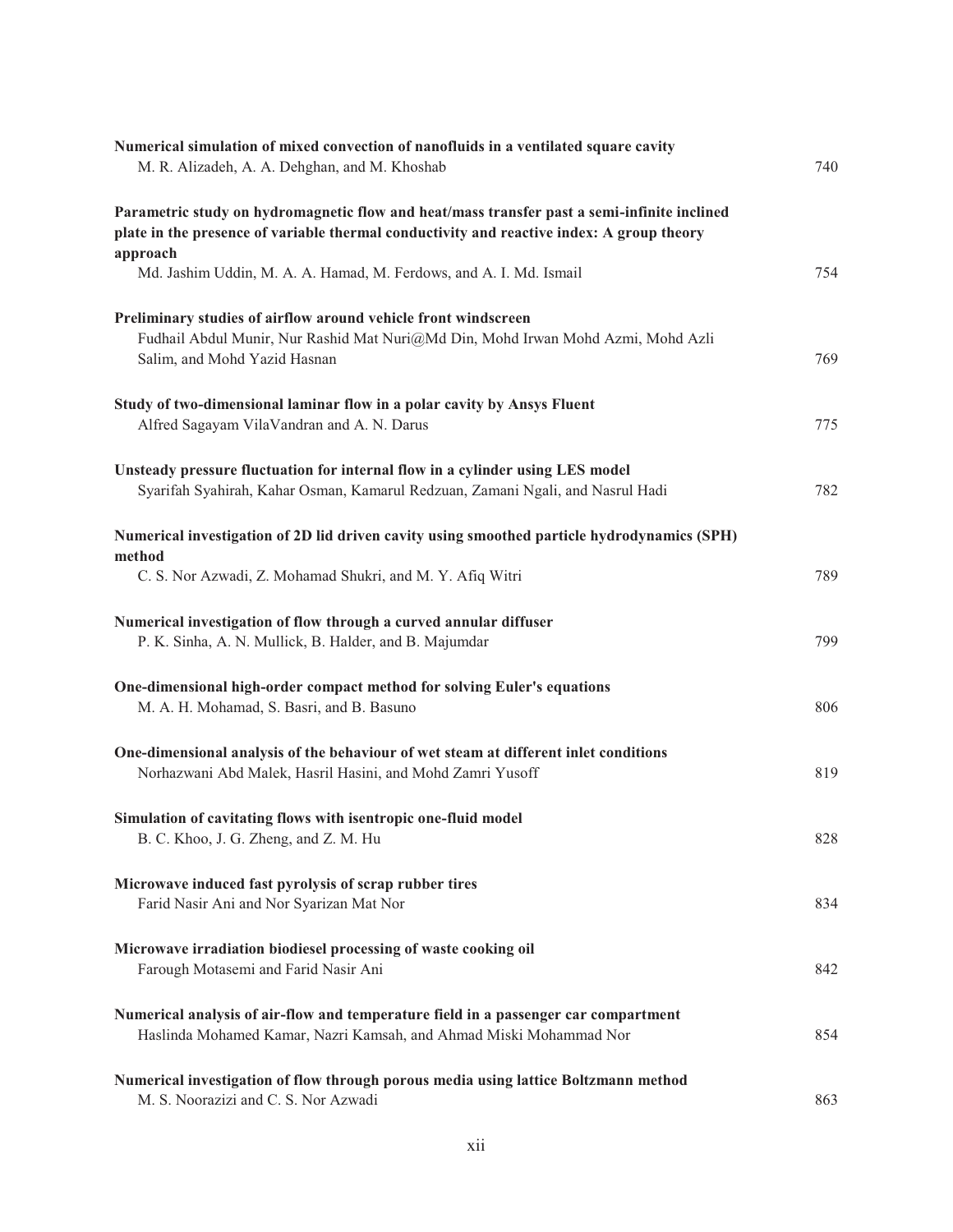| Parametric analysis of a double-effect steam absorption chiller<br>Mojahid Sid Ahmed Mohammed Salih Ahmed and Syed Ihtsham Ul-Haq Gilani                                                                                        | 870 |
|---------------------------------------------------------------------------------------------------------------------------------------------------------------------------------------------------------------------------------|-----|
| Performance investigation of a cogeneration plant with the efficient and compact heat recovery<br>system                                                                                                                        |     |
| Aung Myat, Kyaw Thu, Young-Deuk Kim, and Ng Kim Choon                                                                                                                                                                           | 880 |
| The effect of ambient temperature on a gas turbine performance in part load operation<br>Aklilu Tesfamichael Baheta and Syed Ihtsham-Ul-Haq Gilani                                                                              | 889 |
| A new method to maintain lubricant layer in extrusion process<br>A. Norhayati, J. Y. Wira, H. M. Zin, and S. Syahrullail                                                                                                        | 894 |
| A study of minimum quantity lubricant of refined bleached deodorized palm stearin in plane<br>strain extrusion                                                                                                                  |     |
| M. J.M. Ridzuan, S. M. Hafis, K. N. Saifullah, and S. Syahrullail                                                                                                                                                               | 900 |
| Effects of hard particles on friction coefficients and particle embedment in brake system during<br>hard braking                                                                                                                |     |
| M. K. Abdul Hamid, G. W. Stachowiak, and S. Syahrullail                                                                                                                                                                         | 905 |
| Evaluation of oleic acid as additive in automatic transmission fluid<br>A. K. Khairuldean, T. Chiong Ing, S. Bambang, T. Kamarul Baharin, J. Y. Wira, and S. Syahrullail                                                        | 914 |
| Extreme pressure properties investigation of palm olein using four ball tribotester<br>A. K. Khairuldean, T. Chiong Ing, Mohd Salman Che Kob, Aries Budianto, S. Bambang,<br>T. Kamarul Baharin, S. Ariyono, and S. Syahrullail | 920 |
| Wear resistance evaluation of palm fatty acid distillate using four-ball tribotester<br>Iman Golshokouh, Farid Nasir Ani, and S. Syahrullail                                                                                    | 928 |
| Computational fluid dynamics analysis of external recirculation flow at updraft gasifier using                                                                                                                                  |     |
| ejector<br>Fajri Vidiana, Adi Surjosatyo, and Yulianto Sulistyo Nugroho                                                                                                                                                         | 936 |
| Combustion performance of cellulosic biomass in a gasifier-based cookstove<br>Shaharin A. Sulaiman and Raffisyazana Romli                                                                                                       | 942 |
| Dynamic stall analysis of horizontal-axis-wind-turbine blades using computational fluid                                                                                                                                         |     |
| dynamics<br>Mohamed A. Sayed, Hamdy A. Kandil, and El-Sayed I. Morgan                                                                                                                                                           | 953 |
| Emission of a compression ignition engine fuelled by diesel and imitated syngas<br>Bahaaddein Kamal M. Mahgoub, S. A. Sulaiman, and Zainal Ambri B A. Karim                                                                     | 964 |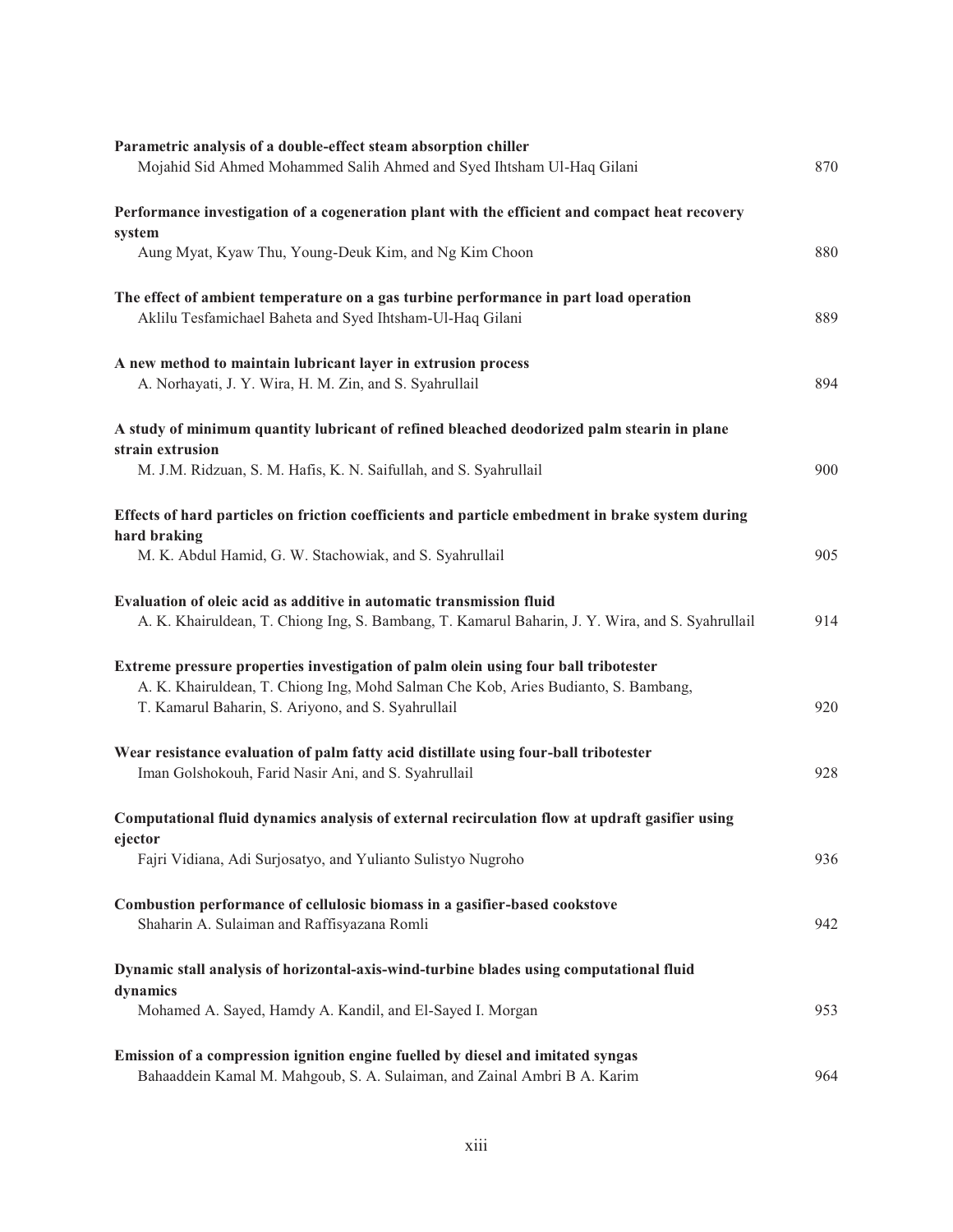| Feasibility study of gasification oil palm fronds in an updraft gasifier<br>Ramzy Elneel, Shaharin Anwar, and Bambang Ariwahjoedi                                                                                            | 972  |
|------------------------------------------------------------------------------------------------------------------------------------------------------------------------------------------------------------------------------|------|
| Prediction of biomass conversion process for oil palm fronds in a downdraft gasifier<br>Samson M. Atnaw, Shaharin A. Sulaiman, and M. Redzuan T. Ahmad                                                                       | 981  |
| Wear characteristic of RBD palm olein using four-ball tribotester<br>S. Syahrullail, J. Y. Wira, A. H.M. Kameil, and W. N. Fawwaz                                                                                            | 991  |
| Experimental evaluation of automotive air-conditioning using HFC-134a and HC-134a<br>Henry Nasution, Muhammad Amir Zainudin, Azhar Abdul Aziz, Zulkarnain Abdul Latiff,<br>Mohd Rozi Mohd Perang, and Abd Halim Abdul Rahman | 997  |
| Performance of different photovoltaic cells operating under the meteorological conditions of<br><b>Singapore</b>                                                                                                             |      |
| M. N. A. Hawladera, Lee Poh Seng, and Chua Kok Kiang                                                                                                                                                                         | 1003 |
| Numerical prediction of dynamics of solid particle in lid-driven cavity flow<br>Nor Azwadi Che Sidik and Arman Safdari                                                                                                       | 1012 |
| Particle movement in shear cavity flow for different Stokes number using lattice Boltzmann<br>method<br>N. M. M. Ammar, C. S. N. Azwadi, and M. S. Idris                                                                     | 1018 |
| Simulation of multicomponent multiphase flow using lattice Boltzmann method<br>C. S. Nor Azwadi and M. Y. Afiq Witrib                                                                                                        | 1025 |
| Splitting solver with immersed boundary extension for the analysis of backward-facing step flow<br>Zamani Ngali, Kahar Osman, and Nasrul Hadi Johari                                                                         | 1040 |
| The effect of loading condition on the formation of residual swirl in tangentially-fired boiler<br>Siti Sarah Ain Fadhil and Hasril Hasini                                                                                   | 1049 |
| Use of fuzzy logic for condition monitoring of motor driven machineries<br>Josefina Barnachea Janier and M. Fazrin Zaim Zaharia                                                                                              | 1059 |
| Velocity measurement and flow field simulation of a sit-type water closet<br>Wei-Seng Cheng and Chao-Yu Jhang                                                                                                                | 1068 |
| Vortex structure in a two dimensional triangular lid-driven cavity<br>M. S. Idris, C. S. Nor Azwadi, and N. I. N. Izual                                                                                                      | 1078 |
| An improved film evaporation correlation for saline water at sub-atmospheric pressures<br>Muhammad Wakil Shahzada, Kim Choon Ng, Kyaw Thu, Aung Myat, and Chun Won Gee                                                       | 1085 |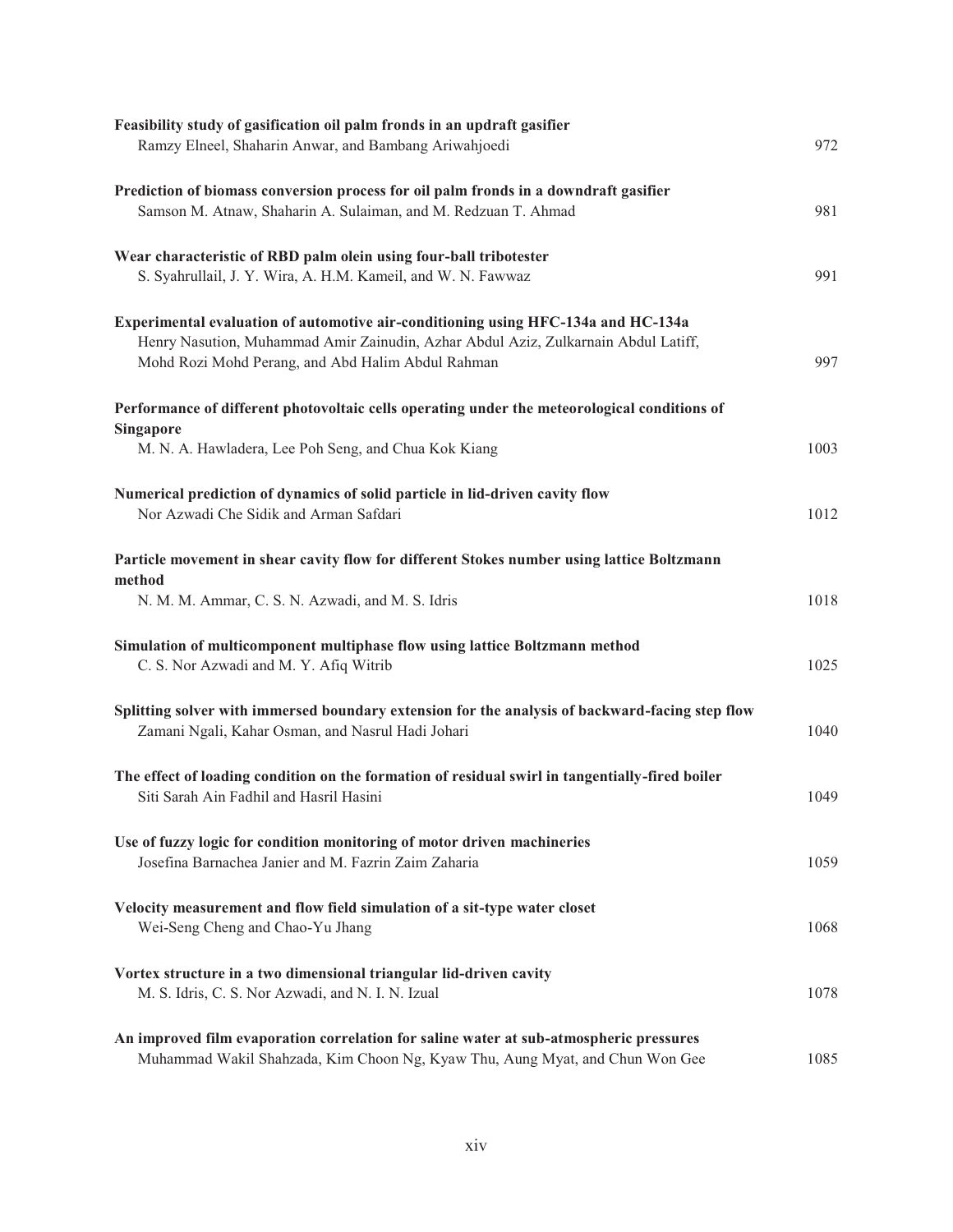| PIV wave propagation investigation of non-linear losses through 90 degree bends in a                                               |      |
|------------------------------------------------------------------------------------------------------------------------------------|------|
| thermoacoustic engine's feedback loop<br>S. T. Wee, D. B. Hann, Yousif Abdalla Abakr, and P. Riley                                 | 1092 |
|                                                                                                                                    |      |
| Review of homogeneous charge compression ignition (HCCI) combustion engines and exhaust<br>gas recirculation (EGR) effects on HCCI |      |
| Tengku Nordayana Akma Tuan Kamaruddin, M. A. Wahid, and Mohsin Mohd Sies                                                           | 1099 |
| Simultaneous effects of inlet stagnation pressure and heat transfer to the water vapor                                             |      |
| condensing flow of supersonic laval nozzle                                                                                         |      |
| E. Amiri Rad, M. R. Mahpeykar, and A. R. Teymourtash                                                                               | 1110 |
| Study on zigzag maneuver characteristics of V-U very large crude oil (VLCC) tankers                                                |      |
| Jaswar, A. Maimun, M. A. Wahid, A. Priyanto, Zamani, Pauzi, and Saman                                                              | 1128 |
| The application of gas ejector for road transport air conditioning system                                                          |      |
| Sumeru, Henry Nasution, and Farid Nasir Ani                                                                                        | 1133 |
| The comparison of various gas turbine inlet aircooling methods for various ambient condition                                       |      |
| trough energy and exergy analysis<br>A. Ganjeh Kaviri, M. N. Mohd Jafarb, M. L. Tholudin, and H. Ganjeh Kaviri                     | 1141 |
|                                                                                                                                    |      |
| The study of palm oil methyl ester and its corrosiveness<br>W. B. Wan Sani, K. B. Samo, T. H. Da, and M. F. R. Zulkifli            | 1156 |
| A study of ethanol low grade as an alternative fuel for small engine                                                               |      |
| Bambang Sugiarto, Dody Darsono, M. Nurhuda, and Ing Wardhana                                                                       | 1164 |
| Abrasive wear: The efects of fibres size on oil palm empty fruit bunch polyester composite                                         |      |
| S. Kasolang, A. Kalam, M. A. Ahmad, N. A. Rahman, and W. N. Suhadah                                                                | 1169 |
| An integrated CFD simulation tool in naval architecture and offshore (NAO) engineering                                             |      |
| Jaswar, A. Maimun, A. Priyanto, M. A. Wahid, Zamani, Saman, and Pauzi                                                              | 1175 |
| Bio-based lubricants for numerical solution of elastohydrodynamic lubrication                                                      |      |
| Dedi Rosa Putra Cupu, Jamaluddin Md Sheriff, and Kahar Osman                                                                       | 1182 |
| Effect of stern hull shape on turning circle of ships                                                                              |      |
| Jaswar, A. Maimun, M. A. Wahid, A. Priyanto, Zamani, Pauzi, and Saman                                                              | 1191 |
| Elemental and thermo-chemical analysis of oil palm fronds for biomass energy conversion                                            |      |
| Fiseha Mekonnen Guangul, Shaharin Anwar Sulaiman, and Vijay R. Raghavan                                                            | 1197 |
| Experimental investigation of a multi-stage impedance pumping system                                                               |      |
| Vincent Chieng-Chen Lee, Yousif Abdalla Abakr, and Ko-Choong Woo                                                                   | 1206 |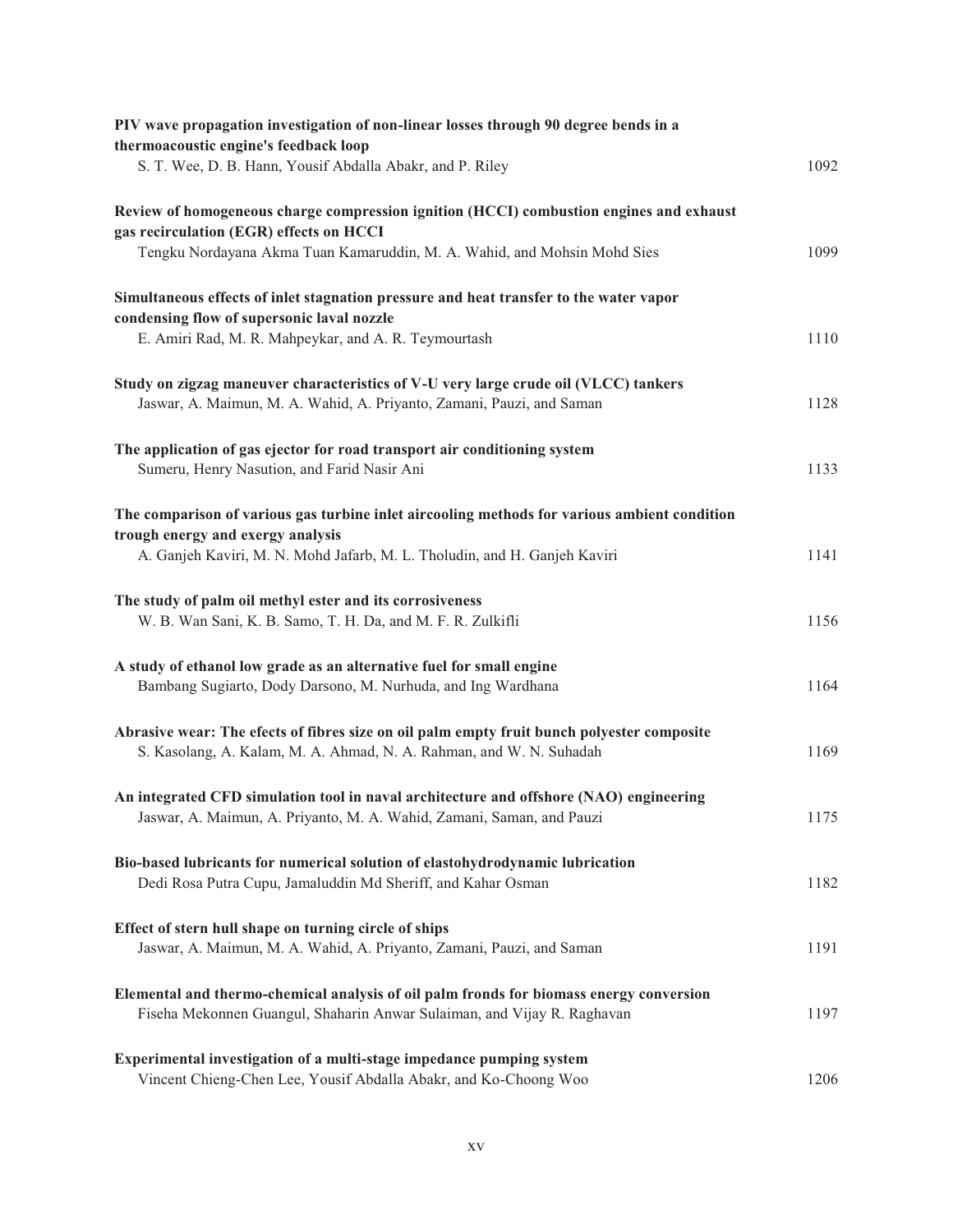| Experimental studies on oil palm frond drying using swirling fluidized bed dryer<br>Muhammad Hamdan, Sulastri Sabudin, Mohd Faizal, and Vijay R. Raghavan                                                                 | 1212 |
|---------------------------------------------------------------------------------------------------------------------------------------------------------------------------------------------------------------------------|------|
| The effect of contact angle on triangular shape interrupted microchannel heat sinks<br>performance                                                                                                                        |      |
| Mohd Irwan Mohd Azmi, Yeoh Chit Chuan, Ernie Mat Tokit, Nadlene Razali, Fudhail Abd Munir,<br>Mohd Nur Azmi Nordin, and Nur Rashid Mat Nuri                                                                               | 1220 |
| Computational study of triangular waveform oscillation mode to the temperature distribution of<br>a heated wall impinged by a synthetic jet<br>Harinaldi, Damora Rhakasywi, and Rikko Defriadi                            | 1227 |
| Correlation of refrigerant mass flow rate through adiabatic capillary tubes using mixture<br>refrigerant carbondioxide and ethane for low temperature applications<br>Nasruddin, Darwin R. B. Syaka, and M. Idrus Alhamid | 1235 |
| Development of a compact freeze vacuum drying for jelly fish (Schypomedusae)<br>M. Idrus Alhamid, M. Yulianto, and Nasruddin                                                                                              | 1246 |
| Direct thrust force measurement of pulse detonation engine<br>M. A. Wahid, M. Z. Ahmad Faiz, and Khalid M. Saqr                                                                                                           | 1257 |
| Effects of pouring temperature and slurry viscosity on heat transfer and surface roughness in<br>lost foam casting<br>A. Shayganpour, M. H. Idris, S. Izman, and S. Farahany                                              | 1264 |
| Planet's magnetic field and thermoelectric driven spacecraft heat transport-A green solution<br>Renuganth Varatharajoo                                                                                                    | 1271 |
| Simulation of a cabinet-type forced-convective dryer<br>Almon Chai                                                                                                                                                        | 1276 |
| Solar thermal organic rankine cycle for micro-generation<br>N. A. Alkahli, H. Abdullah, A. N. Darus, and A. F. Jalaludin                                                                                                  | 1281 |
| The effect of unburned gas axial velocity on the characteristics of rotational flame during<br>flashback                                                                                                                  |      |
| Ahmed M. Bufares and M.A. Wahid                                                                                                                                                                                           | 1285 |
| Flashback of laminar premixed flame in rotating burner<br>Ahmed M. Bufares and M. A. Wahid                                                                                                                                | 1292 |
| Optimized heat exchanger unit in a thermoacoustic refrigerator<br>Mawahib Hassan El-Fawal and Normah Mohd-Ghazali                                                                                                         | 1300 |